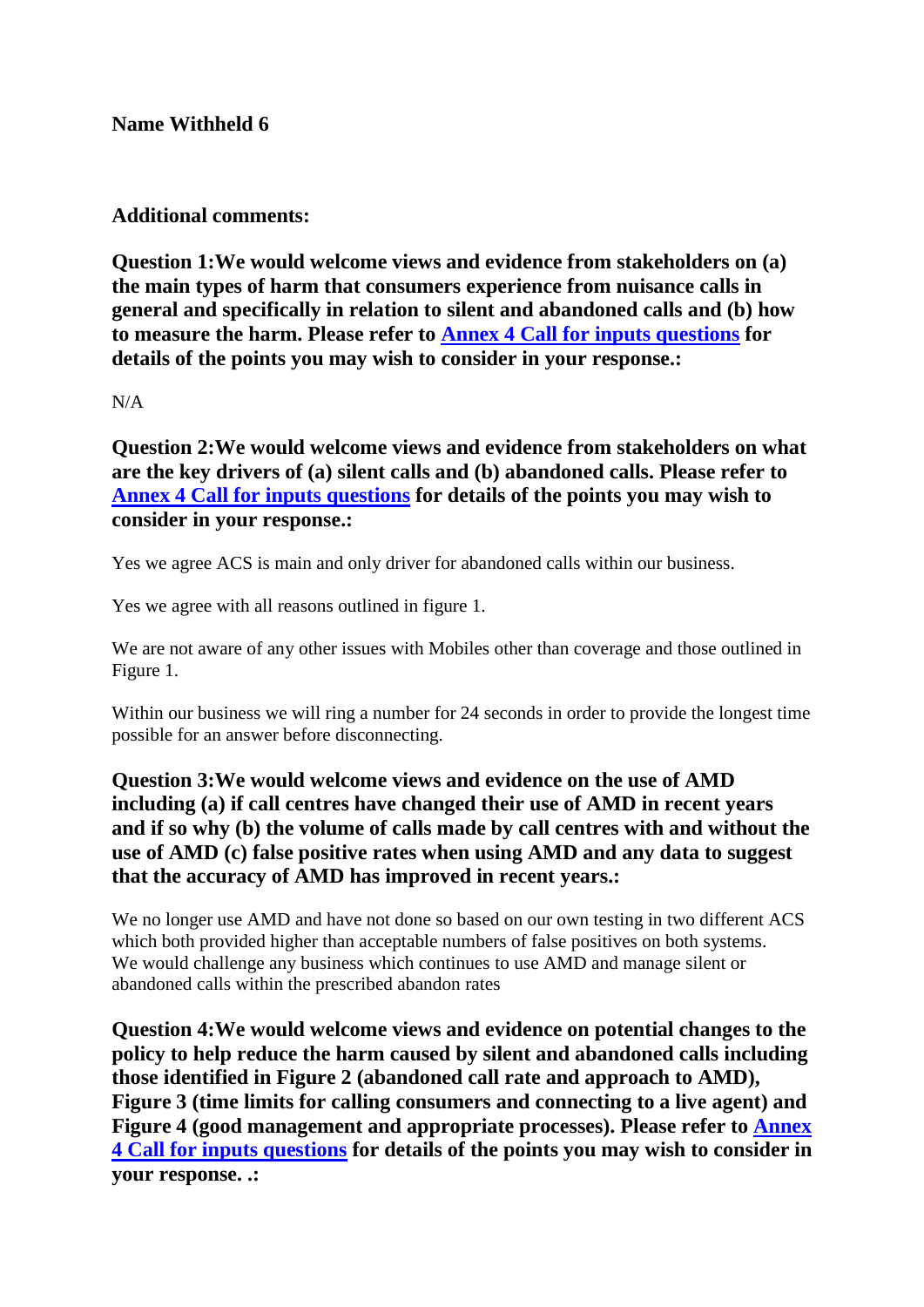Figure 2 - Potential changes to the abandoned call rate and approach to AMD. We believe the use of AMD is not accurate enough to be able to manage abandon rates within the 3% target, if the target was reduced further then this would be even harder to achieve, if not as it is in our opinion already, impossible.

To remove the current 3% abandon rate target and set at Zero would render any ACS for outbound predictive dialling or call blending obsolete. There is no feasible way a system which is making automated calls and/or call blending can avoid calls being abandoned. The cost for our business would be significant;

-We could experience between a 60% and 80% decrease in outbound dialling volumes -Complete re-organisation of the way the campaigns are managed.

-The restructure of all strategies and cost models for contact strategy

-Impact on efficiency and operating costs which would eventually be passed onto the consumer or put our business at risk.

-Reduced competition in the Debt collection industry

Figure 3 - Possible changes to time limits in relation to the 15 second time to ring. We already work well above the specified time limits so this change would not impact us and would be welcomed.

Figure 4 - possible changes to encourage good management and appropriate processes, for example carrying out test calls, agent performance monitoring, having competent persons manage the system.

We already work in a way where competent persons manage the functionality and changes made with the ACS with a fully operational test platform, so again would welcome a tightening of the policy on this.

**Question 5:We would welcome views and evidence on potential changes that could be made to the policy relating to the a) current five general examples of persistent misuse (misuse of automated calling systems, number-scanning, misuse of a CLI facility, misuse for dishonest gain ? scams, and misuse of allocated telephone numbers) or b) other examples of persistent misuse. Please refer to Annex 4 Call for inputs questions for details of the points you may wish to consider in your response.:**

Further clarification on misuse powers in relation to calls made at unsociable hours would be useful.

IVM systems should only be used where a customer is not placed on hold; rules to clarify this would be useful e.g. set a maximum number of seconds

**Question 6:We have not identified any significant changes to this section of the policy, relating to the issuing of notifications, at this stage. However, we welcome views and evidence from stakeholders on any changes they consider may improve the understanding or clarity of this section of the policy :**

## N/A

**Question 7:We would welcome information on the current operation of the outbound call centre market, in particular a) the size of the current outbound calling market e.g. the annual number of calls made as well as the value, b) the size of total annual costs in the outbound market (where possible split by**